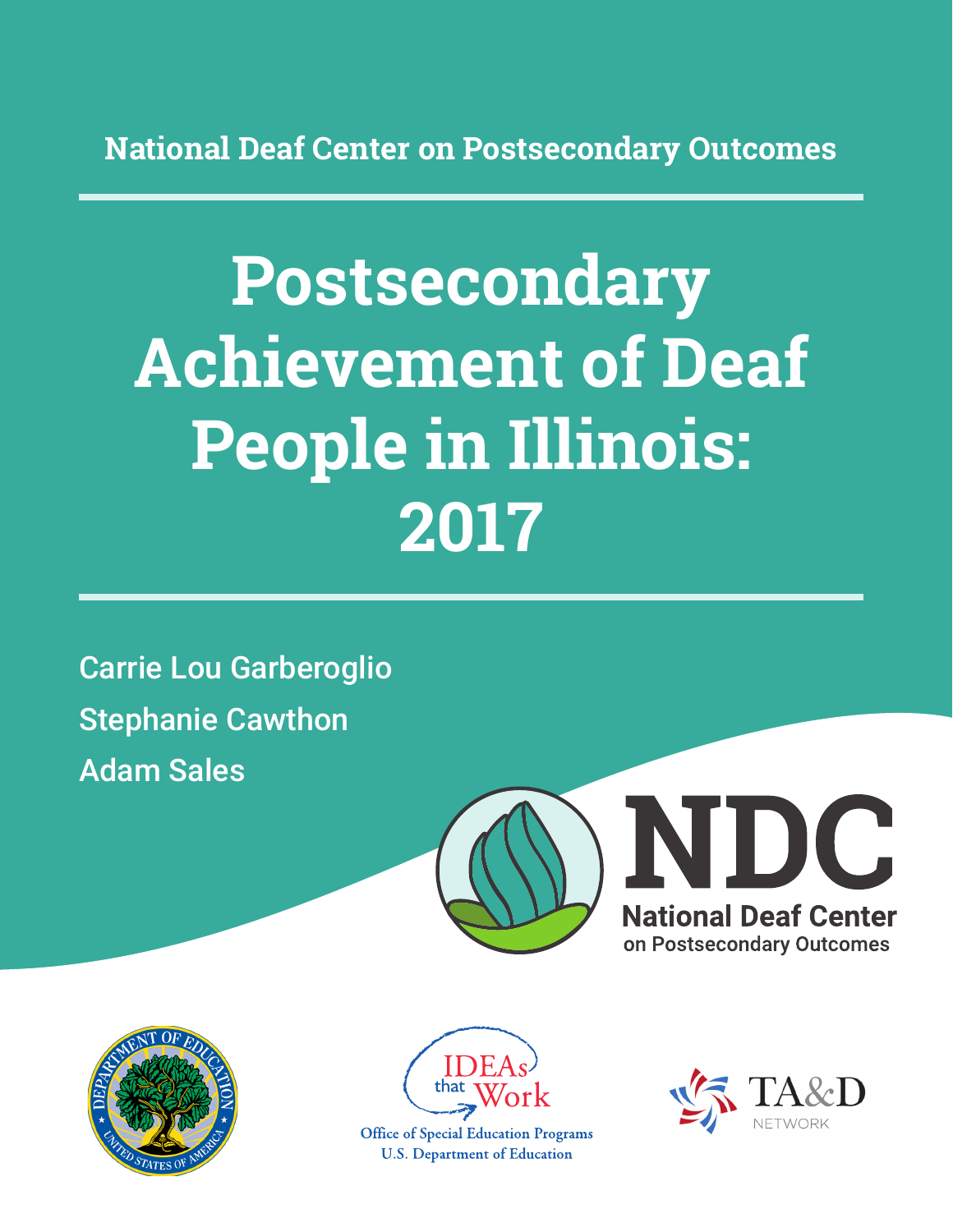This document was developed under a grant from the U.S. Department of Education, OSEP #HD326D160001. However, the contents do not necessarily represent the policy of the U.S. Department of Education, and you should not assume endorsement by the federal government.

2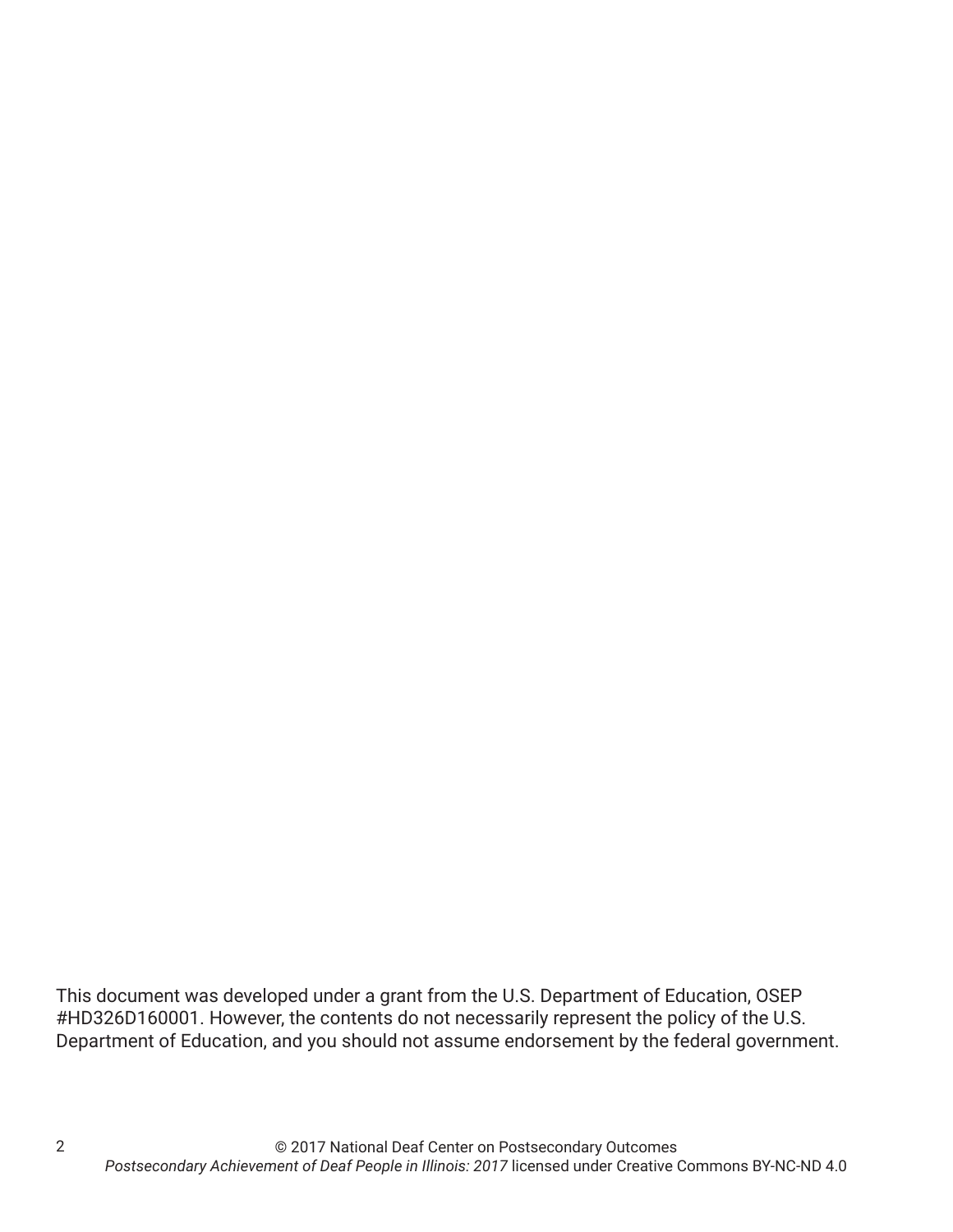Postsecondary experiences of deaf people vary widely across the nation. National reports about educational attainment and employment are available at nationaldeafcenter.org (Garberoglio, Cawthon, & Bond, 2016; Garberoglio, Cawthon, & Sales, 2017). This report provides current estimates of postsecondary achievement in Illinois. We used 5-year estimates of data from the American Community Survey (ACS), a national survey conducted by the U.S. Census Bureau, to generate the findings in this report. More information about this dataset and the analyses are shared in the Methods section at the end of this report.

## **EDUCATIONAL ATTAINMENT**

In the United States, deaf people attained lower levels of education than their hearing peers in 2015, according to national educational attainment data (Garberoglio et al., 2017). Educational attainment also varied across gender, race, and ethnicity.



In this report, we use the term *deaf* in an all-encompassing manner to include individuals who identify as Deaf, hard of hearing, hearing impaired, late deafened, and deafdisabled.

© 2017 National Deaf Center on Postsecondary Outcomes *Postsecondary Achievement of Deaf People in Illinois: 2017* licensed under Creative Commons BY-NC-ND 4.0

**In Illinois,**

**1.8%**

**of 25–64 year**

**olds are deaf.**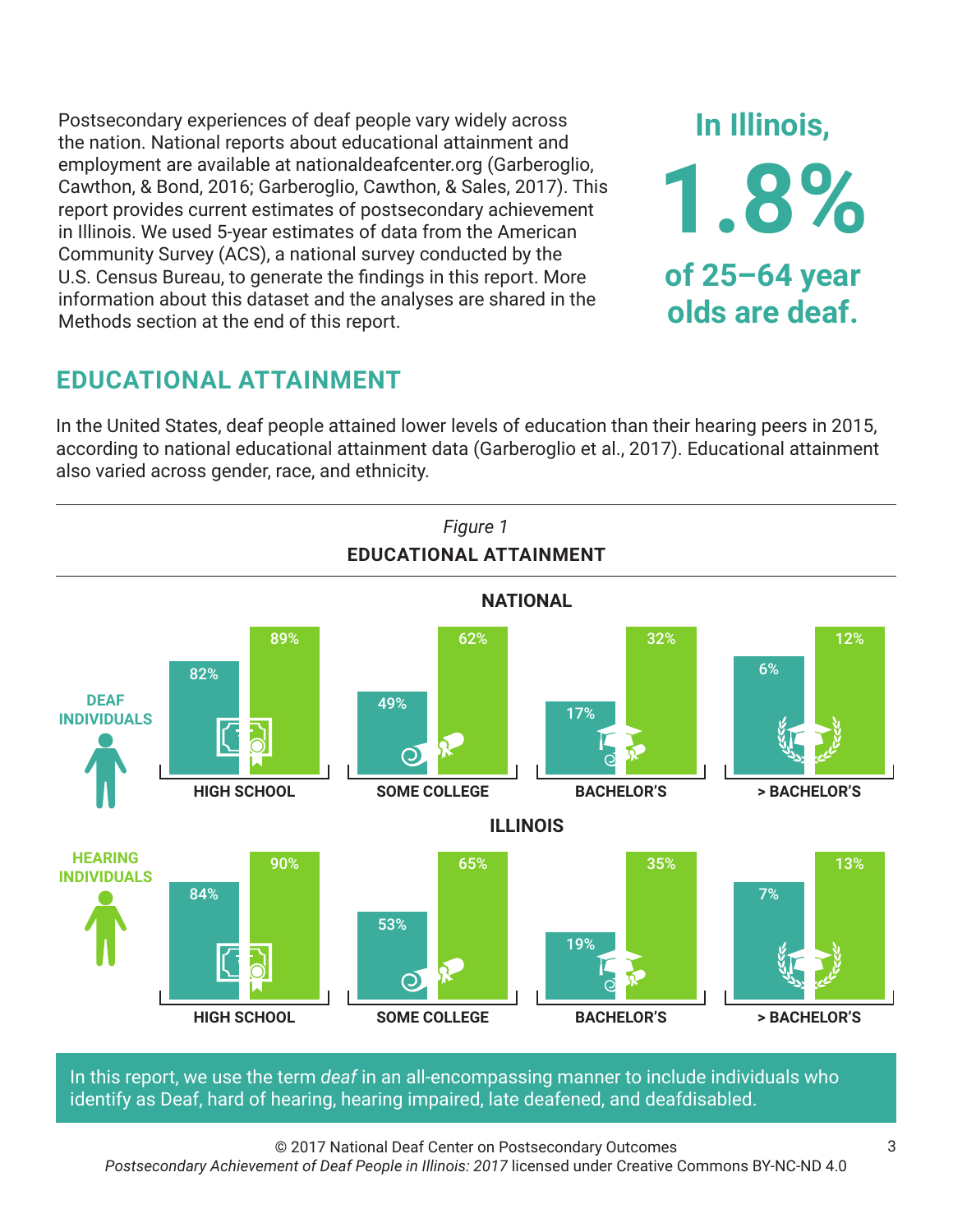#### *Figure 2*

#### **EDUCATIONAL ATTAINMENT IN ILLINOIS BY GENDER**



4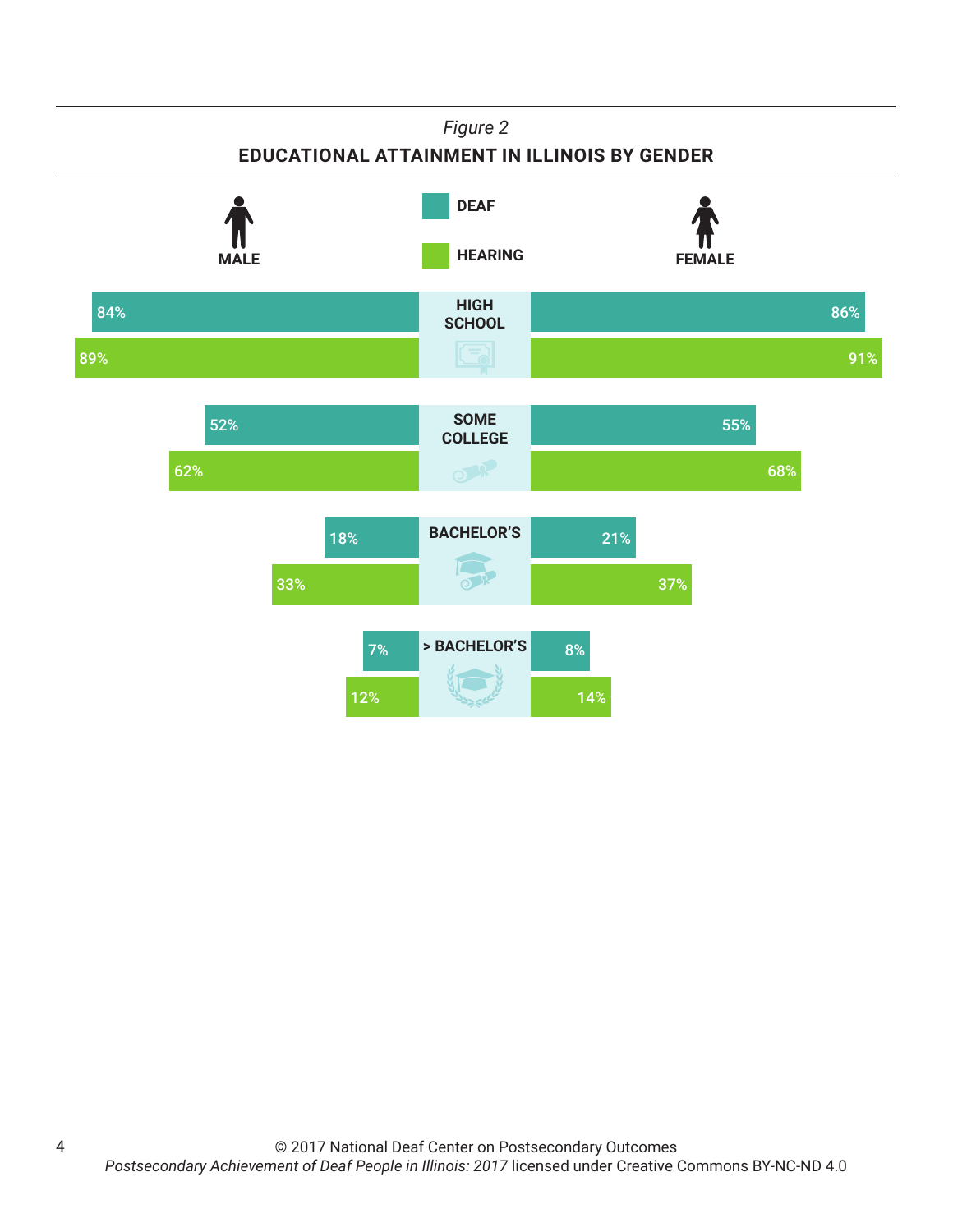*Figure 3*

**EDUCATIONAL ATTAINMENT IN ILLINOIS BY RACE AND ETHNICITY**



A large percentage of deaf individuals have additional disabilities, and each combination of which results in unique strengths and challenges. Educational attainment rates vary by type of disability. Across the nation, deaf individuals with any type of additional disability reported lower educational attainment levels.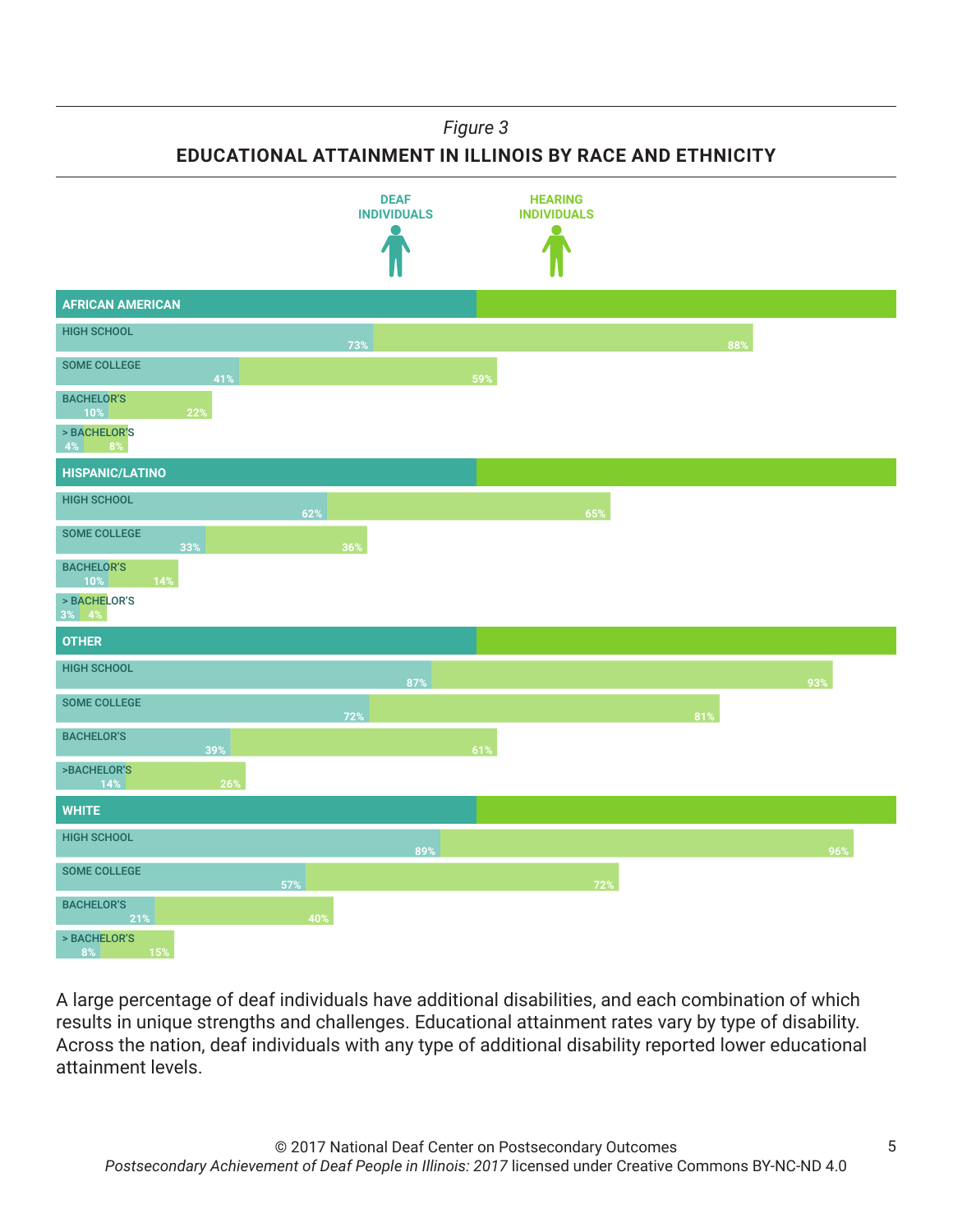#### *Figure 4* **EDUCATIONAL ATTAINMENT BY DISABILITY**

|                                  | <b>HIGH</b><br><b>SCHOOL</b> | <b>SOME</b><br><b>COLLEGE</b> | <b>BACHELOR'S</b> | > BACHELOR'S |
|----------------------------------|------------------------------|-------------------------------|-------------------|--------------|
| DEAF + NO ADDITIONAL DISABILITY  | 90%                          | 59%                           | 23%               | 9%           |
| DEAF + ANY ADDITIONAL DISABILITY | 77%                          | 44%                           | 13%               | 4%           |
| <b>DEAFBLIND</b>                 | 70%                          | 39%                           | 13%               | 5%           |

### **EMPLOYMENT RATES**

National employment statistics show lower employment rates among deaf individuals. Almost half of deaf people are not in the labor force (Garberoglio, Cawthon, & Bond, 2016). Employment rates also vary by gender, race, and ethnicity.



© 2017 National Deaf Center on Postsecondary Outcomes

*Postsecondary Achievement of Deaf People in Illinois: 2017* licensed under Creative Commons BY-NC-ND 4.0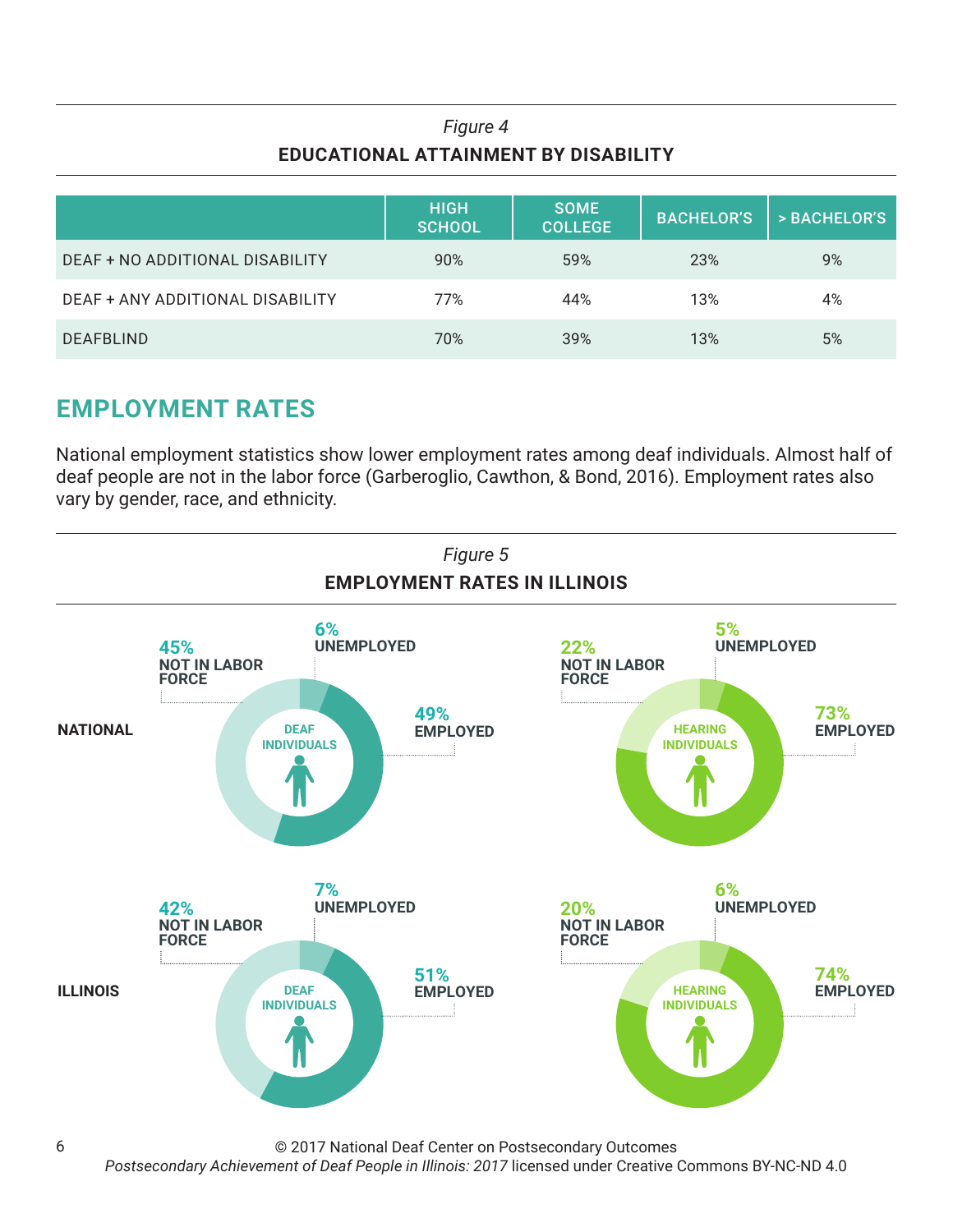

#### *Figure 7* **EMPLOYMENT RATES IN ILLINOIS BY RACE AND ETHNICITY**

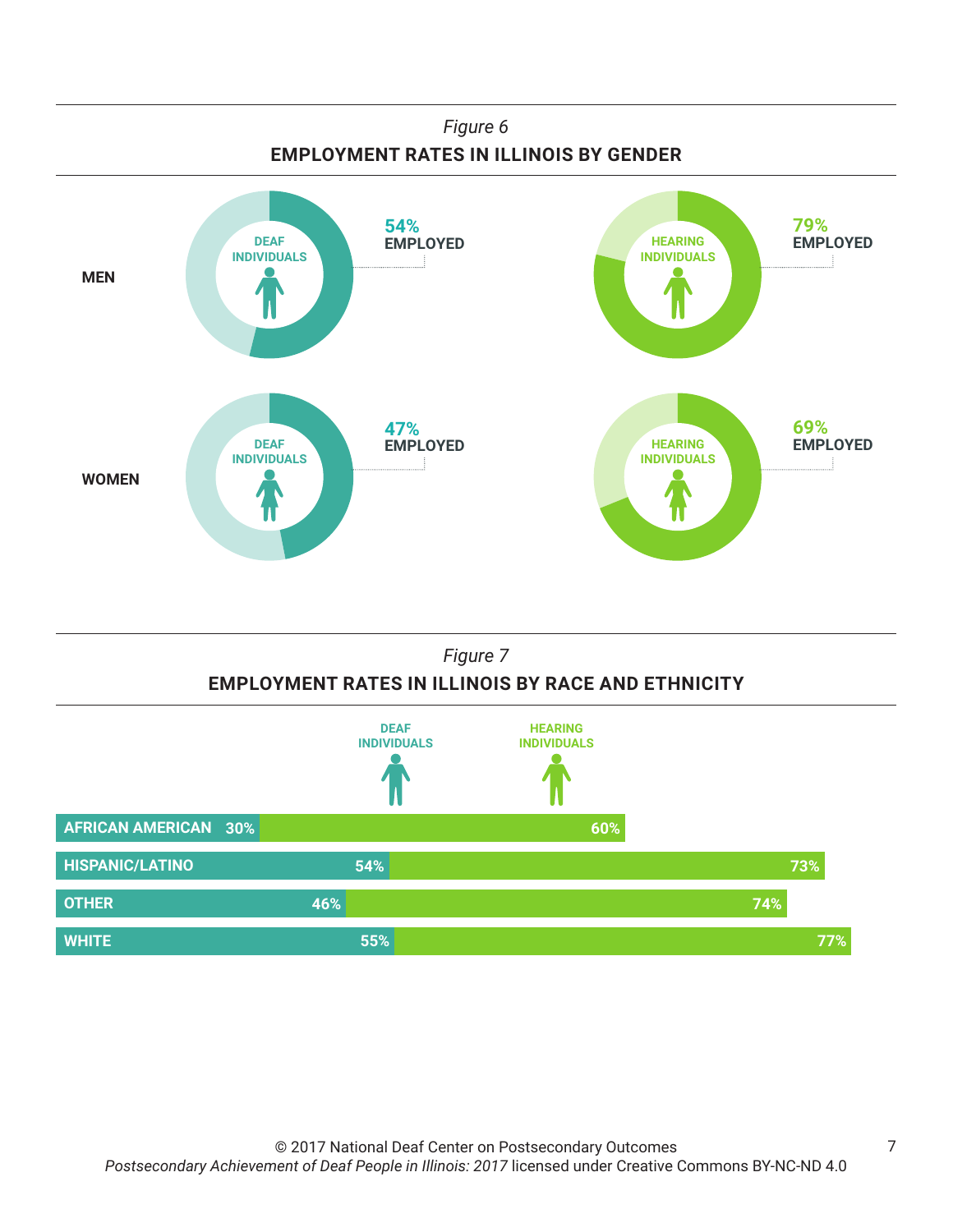#### *Figure 8* **EMPLOYMENT RATES IN ILLINOIS BY DISABILITY**



# **SUPPLEMENTAL SECURITY INCOME**

Deaf individuals receive supplemental security income (SSI) benefits at different rates across the nation. 11.9% of deaf people ages 25–64 in the U.S. receive SSI benefits. In Illinois, 11.8% of deaf people receive SSI benefits.

## **EARNINGS**

National data show lower median earnings among deaf individuals who were employed full time. Earnings also vary across gender, race, ethnicity, and disability status.



© 2017 National Deaf Center on Postsecondary Outcomes

*Postsecondary Achievement of Deaf People in Illinois: 2017* licensed under Creative Commons BY-NC-ND 4.0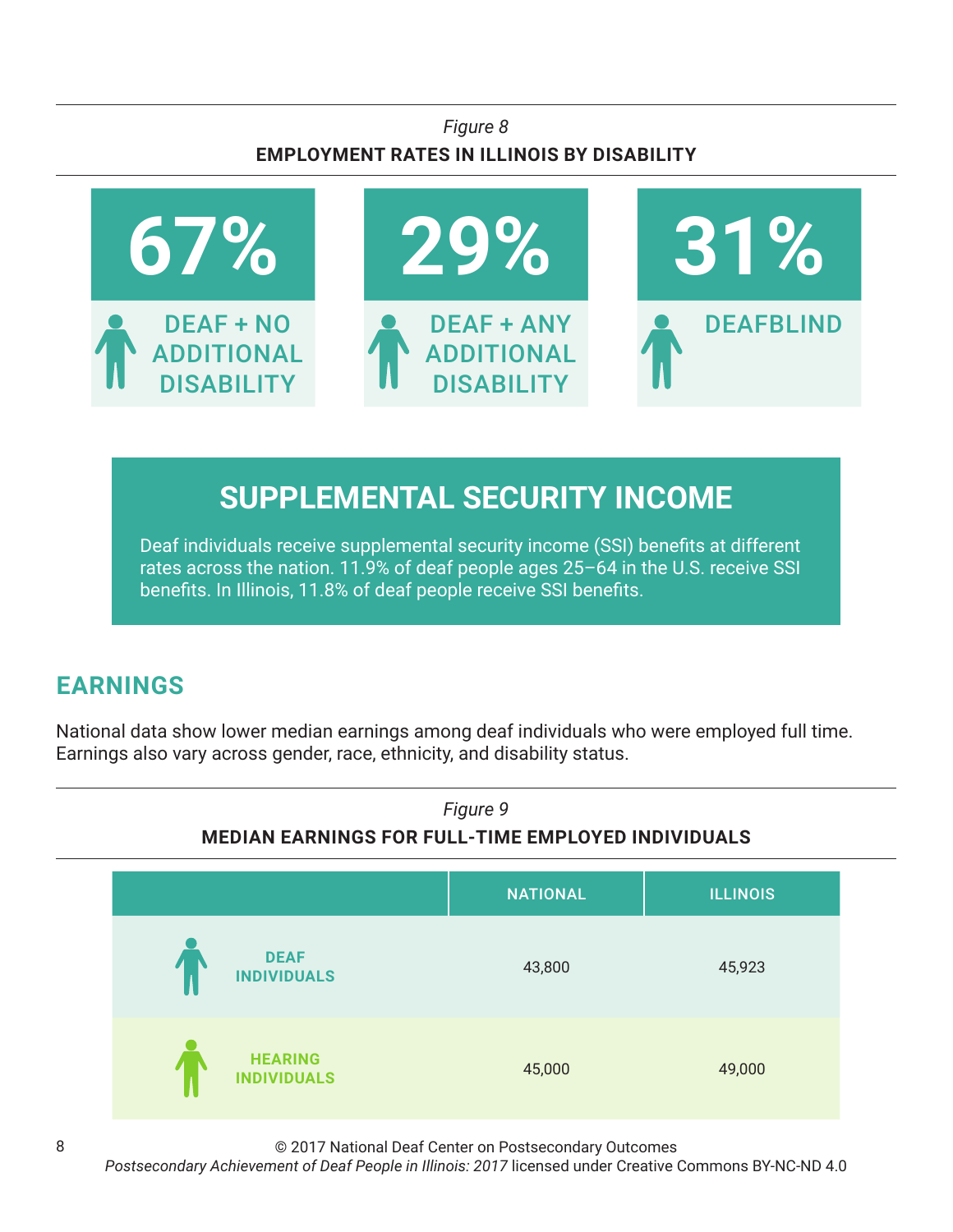*Figure 10*

**MEDIAN EARNINGS FOR FULL-TIME EMPLOYED INDIVIDUALS IN ILLINOIS BY GENDER**



*Figure 11*

**MEDIAN EARNINGS FOR FULL-TIME EMPLOYED INDIVIDUALS IN ILLINOIS BY RACE AND ETHNICITY**



*Figure 12*

**MEDIAN EARNINGS FOR FULL-TIME EMPLOYED INDIVIDUALS IN ILLINOIS BY DISABILITY**



© 2017 National Deaf Center on Postsecondary Outcomes *Postsecondary Achievement of Deaf People in Illinois: 2017* licensed under Creative Commons BY-NC-ND 4.0